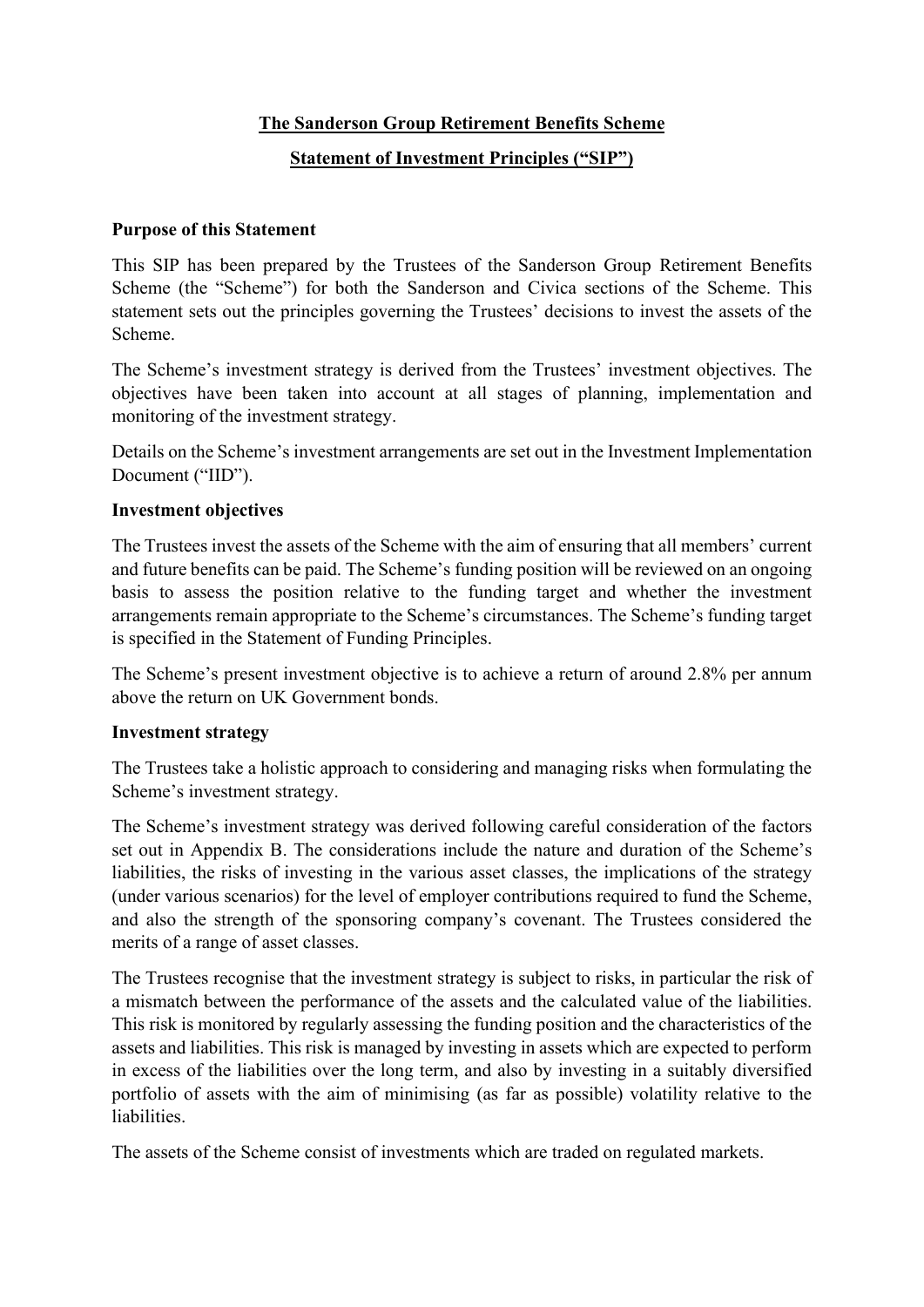#### **Investment Management Arrangements**

The Trustees have appointed investment managers to manage the assets of the Scheme as listed in the IID. The investment managers are regulated under the Financial Services and Markets Act 2000.

All decisions about the day-to-day management of the assets have been delegated to the investment managers via a written agreement. The delegation includes decisions about:

- Selection, retention and realisation of investments including taking into account all financially material considerations in making these decisions;
- The exercise of rights (including voting rights) attaching to the investments;
- Undertaking engagement activities with investee companies and other stakeholders, where appropriate.

The Trustees take investment managers' policies into account when selecting and monitoring managers. The Trustees also take into account the performance targets the investment managers are evaluated on. The investment managers are expected to exercise powers of investment delegated to them, with a view to following the principles contained within this statement, so far as is reasonably practicable.

As the Scheme's assets are invested in pooled vehicles, the custody of the holdings is arranged by the investment manager.

## **Investment Manager Monitoring and Engagement**

The Trustees monitor and engage with the Scheme's investment managers and other stakeholders on a variety of issues. Below is a summary of the areas covered and how the Trustees seek to engage on these matters with investment managers.

#### **Performance, Strategy and Risk**

Method for monitoring and engagement

• The Trustees receive reporting which details information on the underlying investments' performance, strategy and overall risks, which are considered at the relevant Trustees' meeting.

Circumstances for additional monitoring and engagement

- There are significant changes made to the investment strategy.
- The risk levels within the assets managed by the investment managers have increased to a level above and beyond the Trustees' expectations.
- Underperformance vs the performance objective over the period that this objective applies.

Through the engagement described above, the Trustees will work with the investment managers to improve their alignment with the above policies. Where sufficient improvement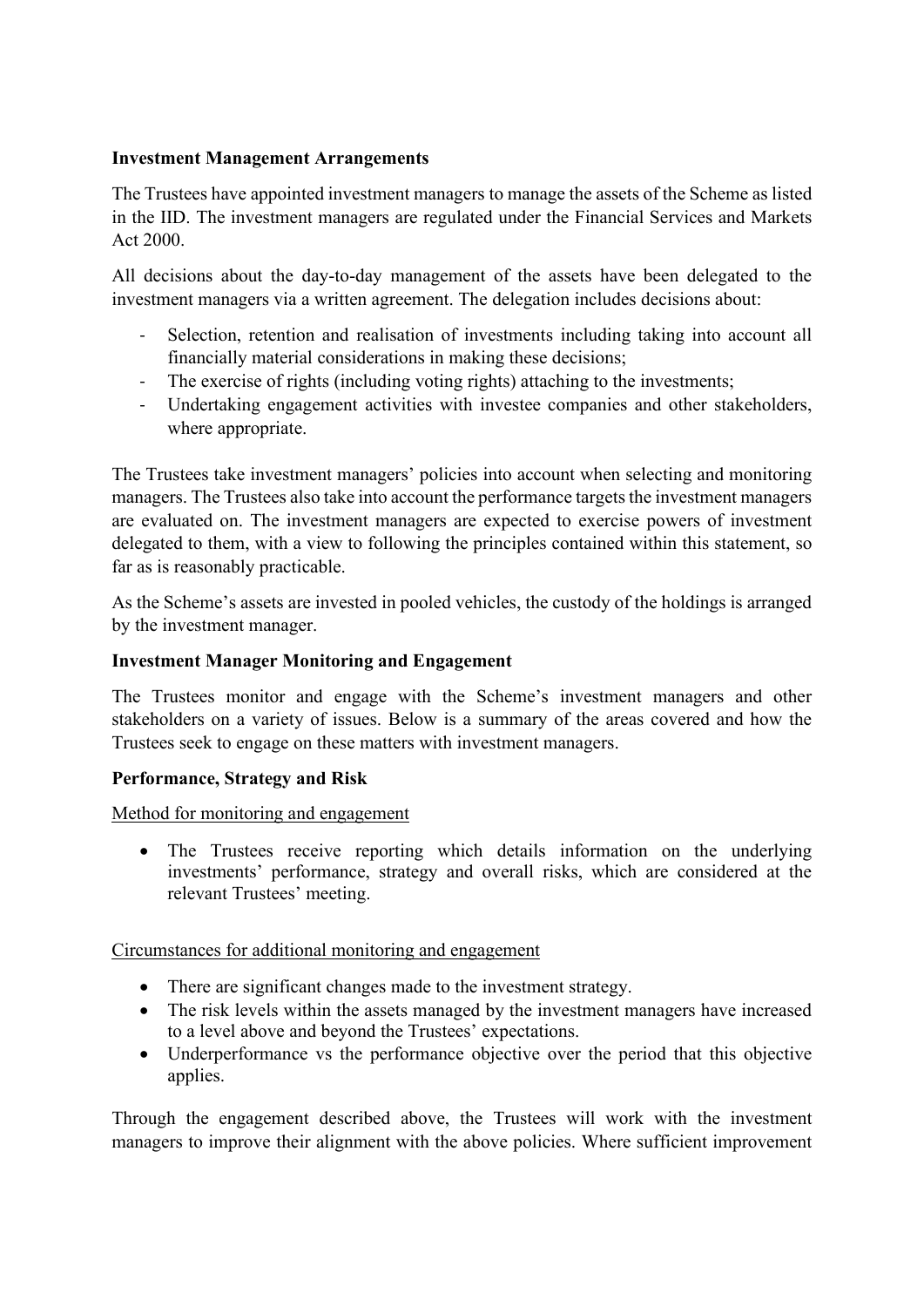is not observed, the Trustees will review the relevant investment manager's appointment and will consider terminating the arrangement.

## **Employer-related investments**

The Trustees' policy is not to hold any employer-related investments as defined in the Pensions Act 1995 and the Occupational Pension Schemes (Investment) Regulations 2005 except where the Scheme invests in collective investment Schemes that may hold employer-related investments. In this case, the total exposure to employer-related investments will not exceed 5% of the Scheme's total asset value. The Trustees will monitor this on an ongoing basis to ensure compliance.

## **Direct investments**

Direct investments, as defined by the Pensions Act 1995, are products purchased without delegation to an investment manager through a written contract. When selecting and reviewing any direct investments, the Trustees will obtain appropriate written advice from their investment advisers.

## **Governance**

The Trustees of the Scheme make all major strategic decisions including, but not limited to, the Scheme's asset allocation and the appointment and termination of investment managers.

When making such decisions, and when appropriate, the Trustees take proper written advice. The Trustees' investment advisers, Isio Group Limited, are qualified by their ability in, and practical experience, of financial matters, and have the appropriate knowledge and experience. The investment advisers' remuneration may be a fixed fee or based on time worked, as negotiated by the Trustees in the interests of obtaining best value for the Scheme.

## **Compliance**

This Statement has been prepared in compliance with the Pensions Act 1995, the Pensions Act 2004, and the Occupational Pension Schemes (Investment) Regulations 2005. Before preparing or subsequently revising this Statement, the Trustees have consulted the sponsoring company and took appropriate written advice. The Statement is reviewed at least every three years, and without delay after any significant change in the investment arrangements.

**Signed:**

**Name and Position:**

**Date:…………………………………….**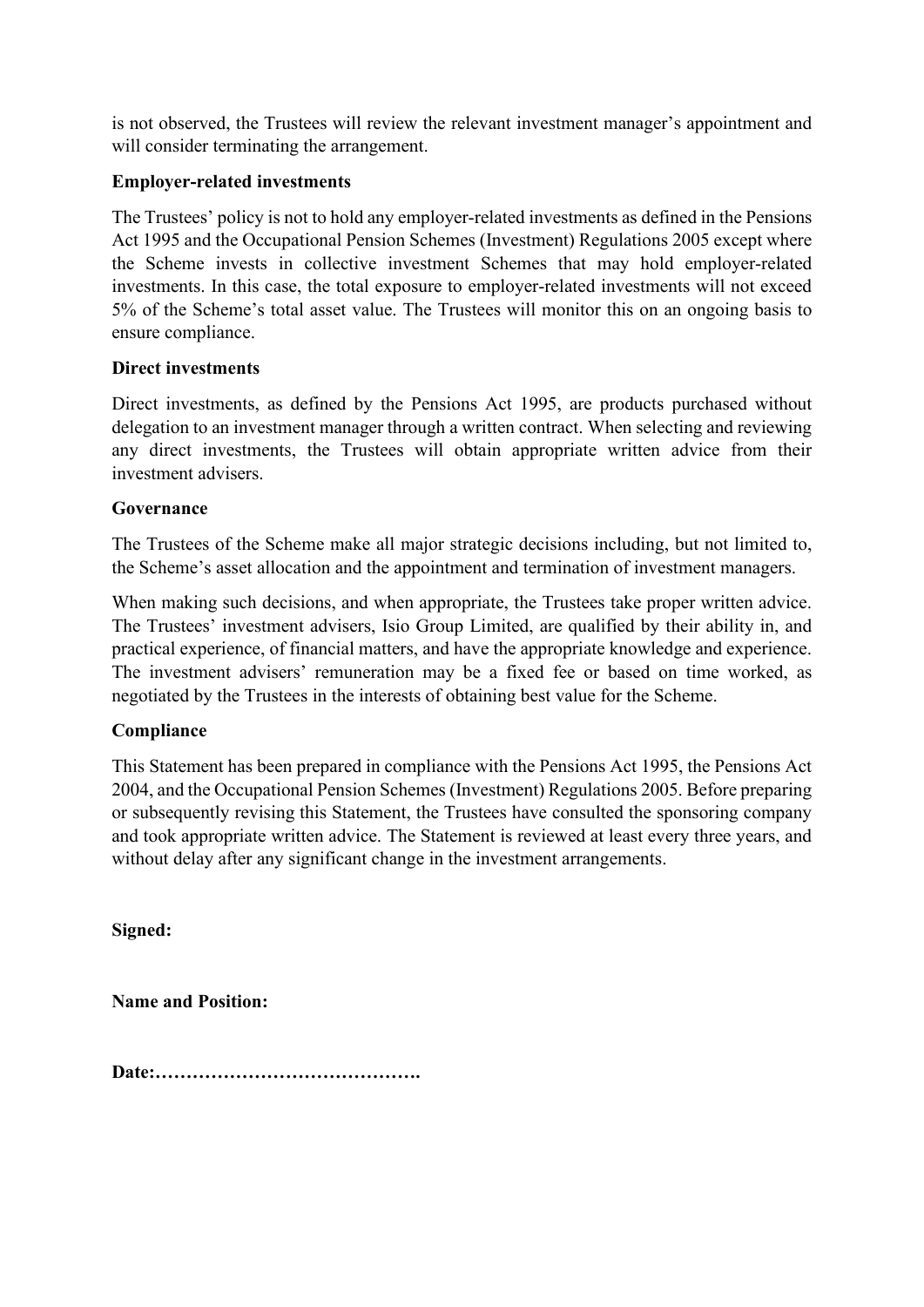## **Appendix A – Investment Beliefs**

## **1. Investment strategy is the most important decision and should be based on clear objectives**

Our long-term goal is to generate returns required to fund our members' current and future pensions.

Clear objectives are at the heart of our investment strategy. Risk tolerance, return requirement and time frame are our central considerations.

Our strategy should aim to achieve the objectives with a high degree of confidence across a range of possible economic scenarios.

## **2 There is more to robust portfolio construction than diversification alone**

Excessive diversification can introduce inefficiency, cost, and fail to protect our portfolio in a downturn.

*Pay-off profile of assets:* We tailor the expected pay-off profile of the Scheme's investments around our required objectives.

*True diversification***:** We optimise true diversification of underlying risk drivers.

## **3 We aim to select the most appropriate opportunities in the market**

A strategy that buys the right asset, at a fair price, will serve us better than buying the wrong asset at a cheap price.

We consider the most appropriate potential market opportunities in order to help us achieve our long-term objectives.

## **4 A long-term mind-set can be used to enhance returns**

As a long-term investor we pursue incremental growth that rewards adherence to our strategic plan, rather than pursuing short term opportunities rewarding speculation.

We will mitigate or manage risks that we are not rewarded for.

Returns are more predictable over a longer time period, as risk is diversified across different economic cycles.

## **5 Excessive costs will erode performance**

An appealing investment opportunity can be wholly undermined by too high a cost base.

Passive management, where viable, is considered the default approach.

Active management is employed where value-add can be expected with confidence.

## **6 Good governance improves our decision making**

We continuously strive to enhance our knowledge of the investment opportunities and risks facing the Scheme.

We monitor the performance of our strategy and investment managers to improve our decision making.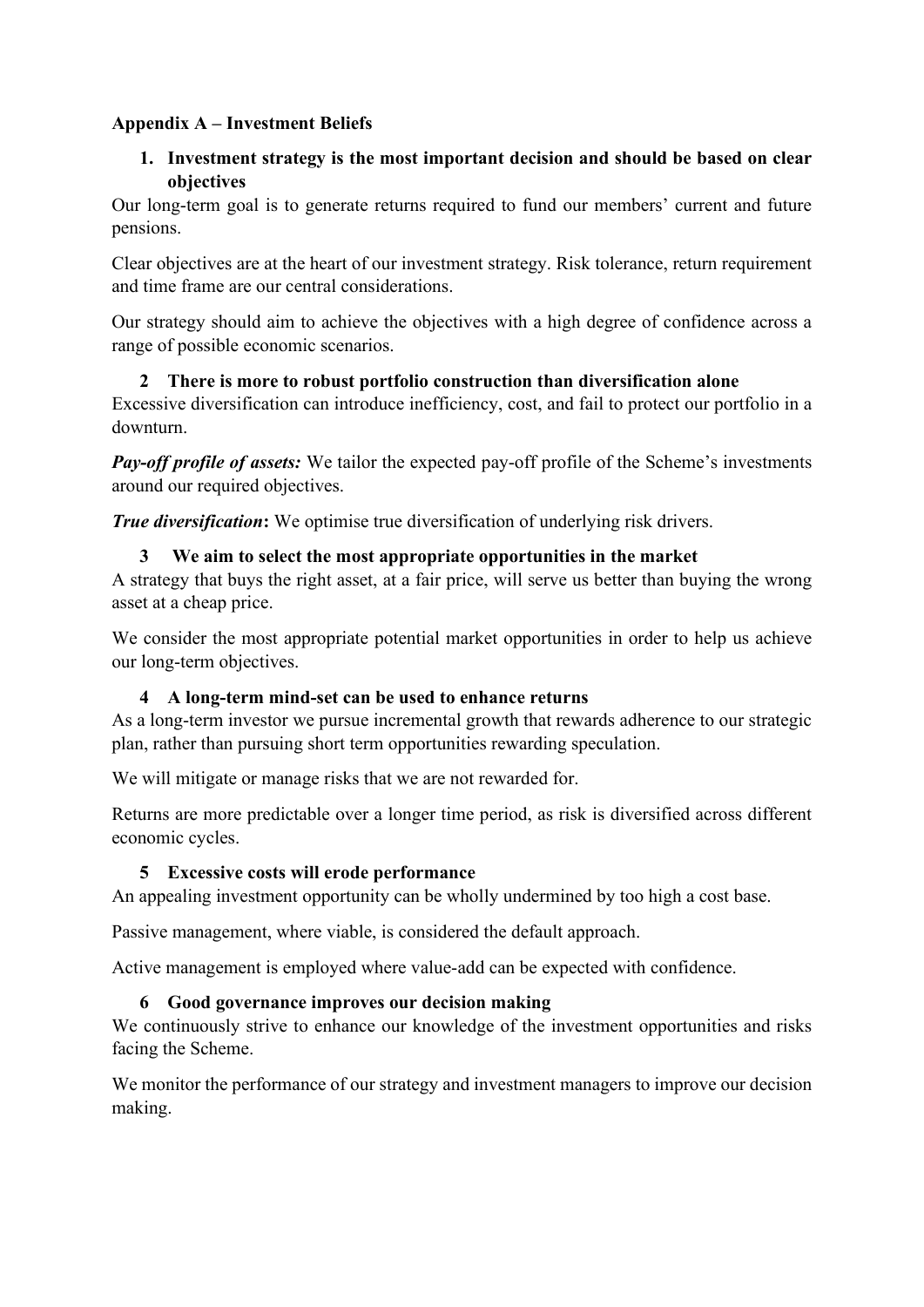# **7 Our investment process reflects our beliefs on responsible investing and Stewardship**

We consider environmental, social and corporate governance factors when selecting, monitoring and engaging in the investments we make.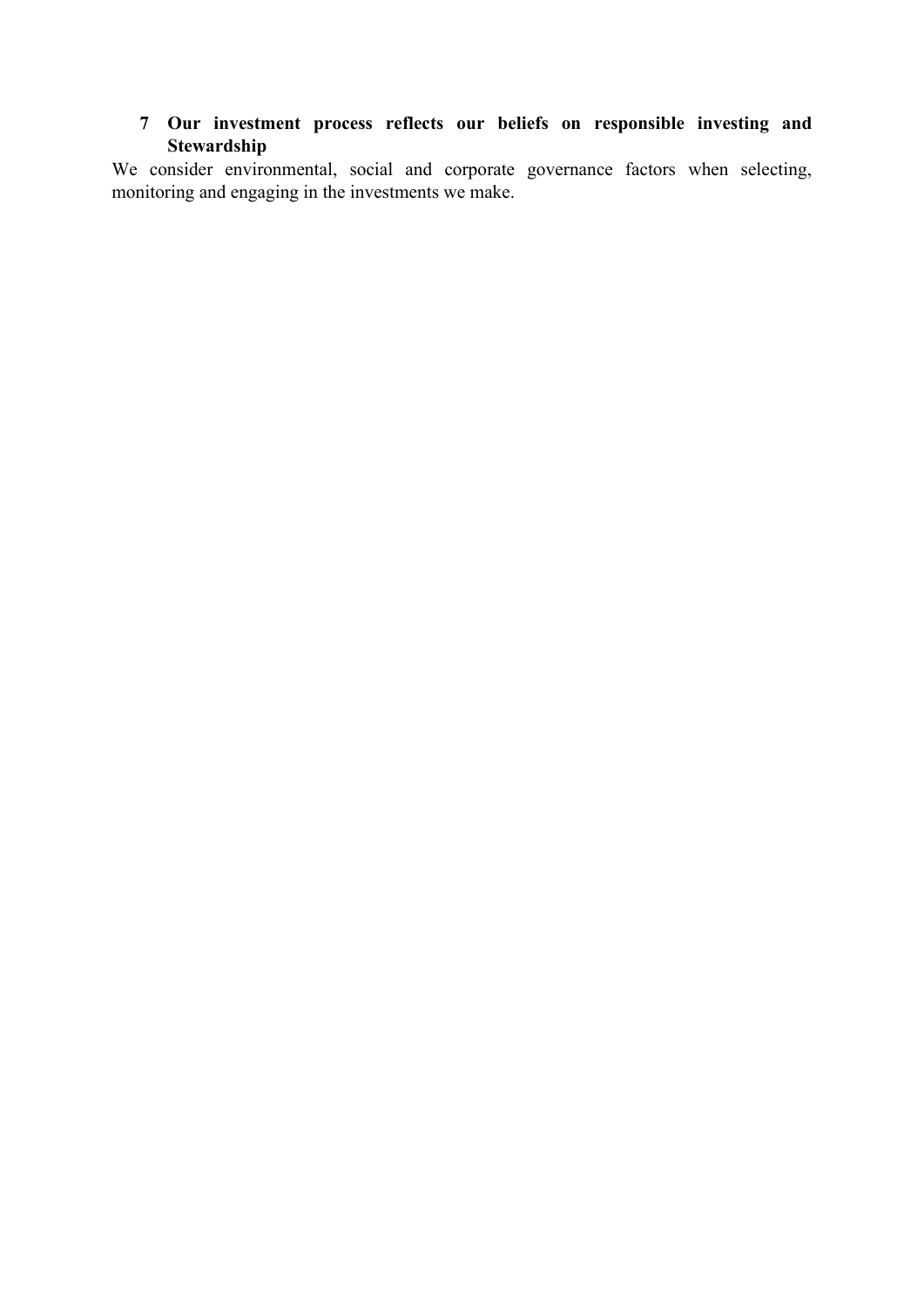## **Appendix B – Risks, Financially Material Considerations and Non-Financial matters**

A non-exhaustive list of risks and financially material considerations that the Trustees have considered and sought to manage is shown below.

The Trustees adopt an integrated risk management approach. The three key risks associated within this framework and how they are managed are stated below:

| <b>Risk</b> | <b>Definition</b>                                                                                                                   | <b>Policy</b>                                                                                                                                                                                                                                                                                                               |
|-------------|-------------------------------------------------------------------------------------------------------------------------------------|-----------------------------------------------------------------------------------------------------------------------------------------------------------------------------------------------------------------------------------------------------------------------------------------------------------------------------|
| Investment  | The risk that the Scheme's<br>position deteriorates due to<br>the assets underperforming.                                           | Selecting an investment objective<br>$\bullet$<br>that is achievable and is consistent<br>with the Scheme's funding basis and<br>the sponsoring company's covenant<br>strength.<br>Investing in a diversified portfolio of<br>assets.                                                                                       |
| Funding     | The extent to which there<br>are insufficient Scheme<br>assets available to cover<br>ongoing and future liability<br>cash flows.    | Funding risk is considered as part of<br>$\bullet$<br>the investment strategy review and<br>the actuarial valuation.<br>The Trustees will agree an<br>$\bullet$<br>appropriate basis in conjunction with<br>the investment strategy to ensure an<br>appropriate journey plan is agreed to<br>manage funding risk over time. |
| Covenant    | The risk that the sponsoring<br>company becomes unable to<br>continue providing the<br>required financial support to<br>the Scheme. | When developing the Scheme's<br>$\bullet$<br>investment and funding objectives,<br>the Trustees take account of the<br>strength of the covenant ensuring the<br>level of risk the Scheme is exposed<br>to is at an appropriate level for the<br>covenant to support.                                                        |

The Scheme is exposed to a number of underlying risks relating to the Scheme's investment strategy, these are summarised below:

| <b>Risk</b>                     | <b>Definition</b>                                                                                                                                                      | <b>Policy</b>                                                                                                                                                            |
|---------------------------------|------------------------------------------------------------------------------------------------------------------------------------------------------------------------|--------------------------------------------------------------------------------------------------------------------------------------------------------------------------|
| Interest rates<br>and inflation | The risk of mismatch<br>between the value of the<br>Scheme assets and present<br>value of liabilities from<br>changes in interest rates and<br>inflation expectations. | The Trustees are currently<br>$\bullet$<br>considering increasing the level of<br>interest rate and inflation hedging<br>from the Scheme's investment<br>strategy.       |
| Liquidity                       | Difficulties in raising<br>sufficient cash when<br>required without adversely<br>impacting the fair market<br>value of the investment.                                 | To maintain a sufficient allocation to<br>liquid assets so that there is a prudent<br>buffer to pay members benefits as<br>they fall due (including transfer<br>values). |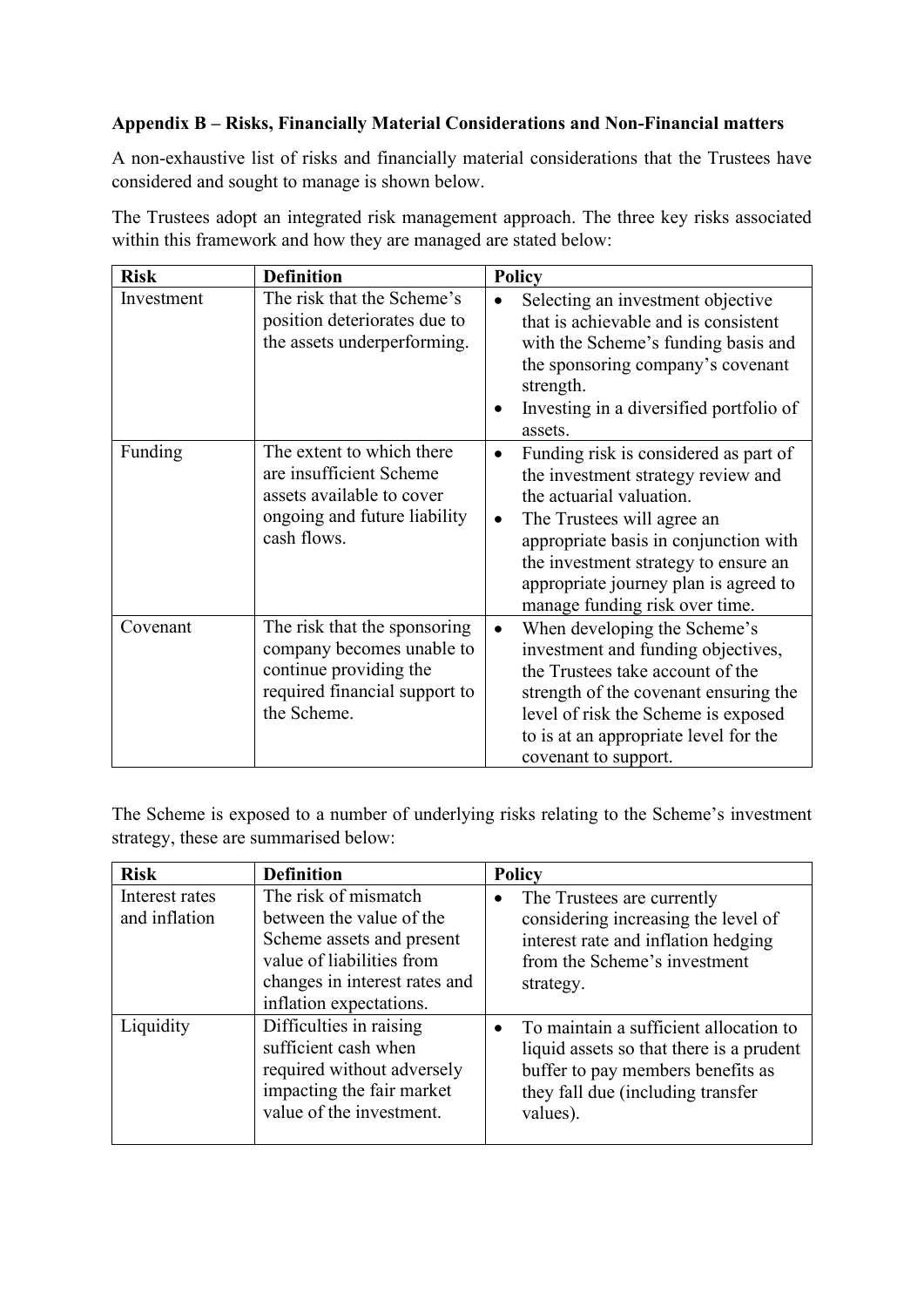| Market                                     | Experiencing losses due to<br>factors that affect the overall<br>performance of the financial<br>markets.                                                                              | $\bullet$              | To remain appropriately diversified<br>and hedge away any unrewarded<br>risks, where practicable.                                                                                     |
|--------------------------------------------|----------------------------------------------------------------------------------------------------------------------------------------------------------------------------------------|------------------------|---------------------------------------------------------------------------------------------------------------------------------------------------------------------------------------|
| Environmental,<br>Social and<br>Governance | Exposure to Environmental,<br>Social and Governance<br>factors, including but not<br>limited to climate change,<br>which can impact the<br>performance of the<br>Scheme's investments. | $\bullet$              | To delegate to investment managers<br>the consideration of ESG factors in<br>determining the appropriate holdings<br>within their portfolios.                                         |
| Currency                                   | The potential for adverse<br>currency movements to<br>have an impact on the<br>Scheme's investments.                                                                                   | $\bullet$<br>$\bullet$ | Hedge all currency risk on all assets<br>that deliver a return through<br>contractual income.<br>To invest in funds that hedge the<br>majority of currency risk as far as<br>possible |
| Non-financial                              | Any factor that is not<br>expected to have a financial<br>impact on the Scheme's<br>investments.                                                                                       | $\bullet$              | Non-financial matters are not taken<br>into account in the selection,<br>retention or realisation of<br>investments.                                                                  |